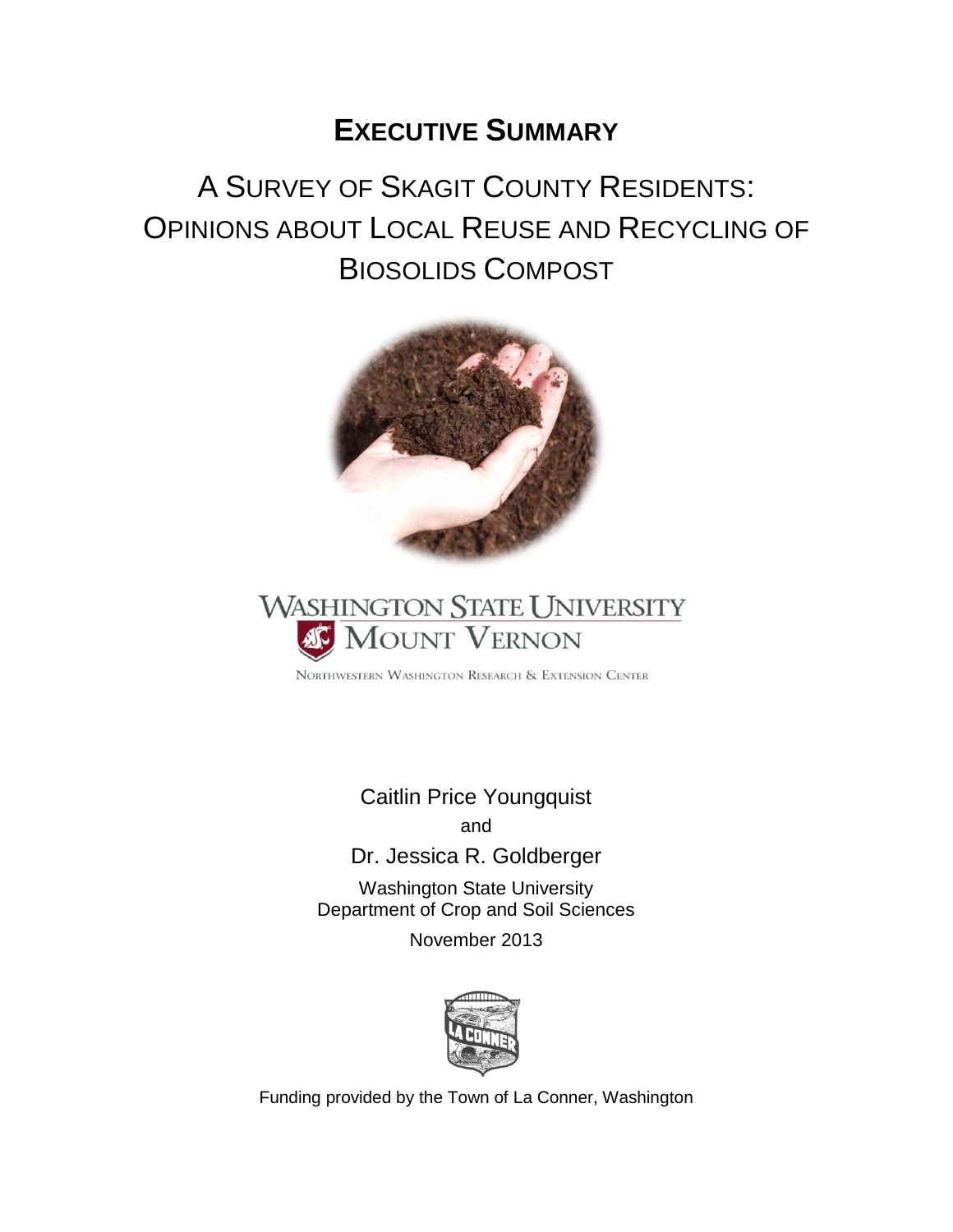#### **Introduction**

As part of a Washington State University (WSU) research project funded by the Town of La Conner, WA, a mail survey of Skagit County residents was conducted in March - May 2013. The objectives of the survey were (1) to gain a better understanding of residents' attitudes, opinions, and knowledge about the use of "Class A" biosolids on agricultural land and in the community; and (2) to explore potential correlations between attitudes about biosolids and the demographic characteristics and lifestyle choices of respondents. Skagit County is a rural agricultural county in northwestern Washington State with a population of approximately 117,000 people. The Town of La Conner has a population of approximately 900 people.

#### **Methods**

In collaboration with the WSU Social and Economic Sciences Research Center, we designed and implemented the survey in such a way that respondents could choose to participate either by mail (paper) or via the Internet (electronic). Surveys were mailed to a total of 1,374 households in Skagit County using the Tailored Design Method. This method includes carefully designed and timed contacts to increase survey response rates. The data collection period was open for eight weeks to allow ample time for people to participate.

The survey population consisted of two sub-populations:

- 1. La Conner residents who were served by the La Conner Waste Water Treatment Plant (WWTP) in January 2013. This list was provided by the Town of La Conner. Businesses and multi-family dwellings were excluded. A total of 374 households were surveyed with a survey completion rate of 52%.
- 2. Randomly chosen sample of 1,000 households in Skagit County, excluding the Town of La Conner. This list was purchased from Survey Sampling International and based on U.S. Postal Service databases. The survey completion rate for this population was 32%.

The survey consisted of 25 multiple choice and Likert scale questions and one open-ended question. The first part of the survey focused on respondents' concerns about various environmental issues, "green" purchasing and lifestyle choices, involvement in the agricultural community, and familiarity with waste water treatment and the term "biosolids." Respondents were then asked to read brief definitions of composting, biosolids, and "Class A" biosolids.

The second set of questions were used to ascertain respondents' attitudes and opinions about the use of "Class A" biosolids on farmland in Skagit County; appropriate agricultural and community uses for "Class A" biosolids in general; labeling of food grown using "Class A" biosolids; and concerns about the use of animal manure, synthetic fertilizer, and "Class A" biosolids on food crops. La Conner respondents were questioned about their level of support for the WSU biosolids compost research project, and their opinions about composting operations at the La Conner WWTP.

#### **Results**

*Please note: In the following summary, "La Conner respondents" are the residents of the Town of La Conner who responded to the survey. "Skagit County respondents" are the rural and urban residents of Skagit County who responded to the survey, excluding residents of the Town of La Conner.*

The responses and demographics of the two sub-populations were very comparable. La Conner respondents, however, were much more familiar with the term "biosolids" and showed slightly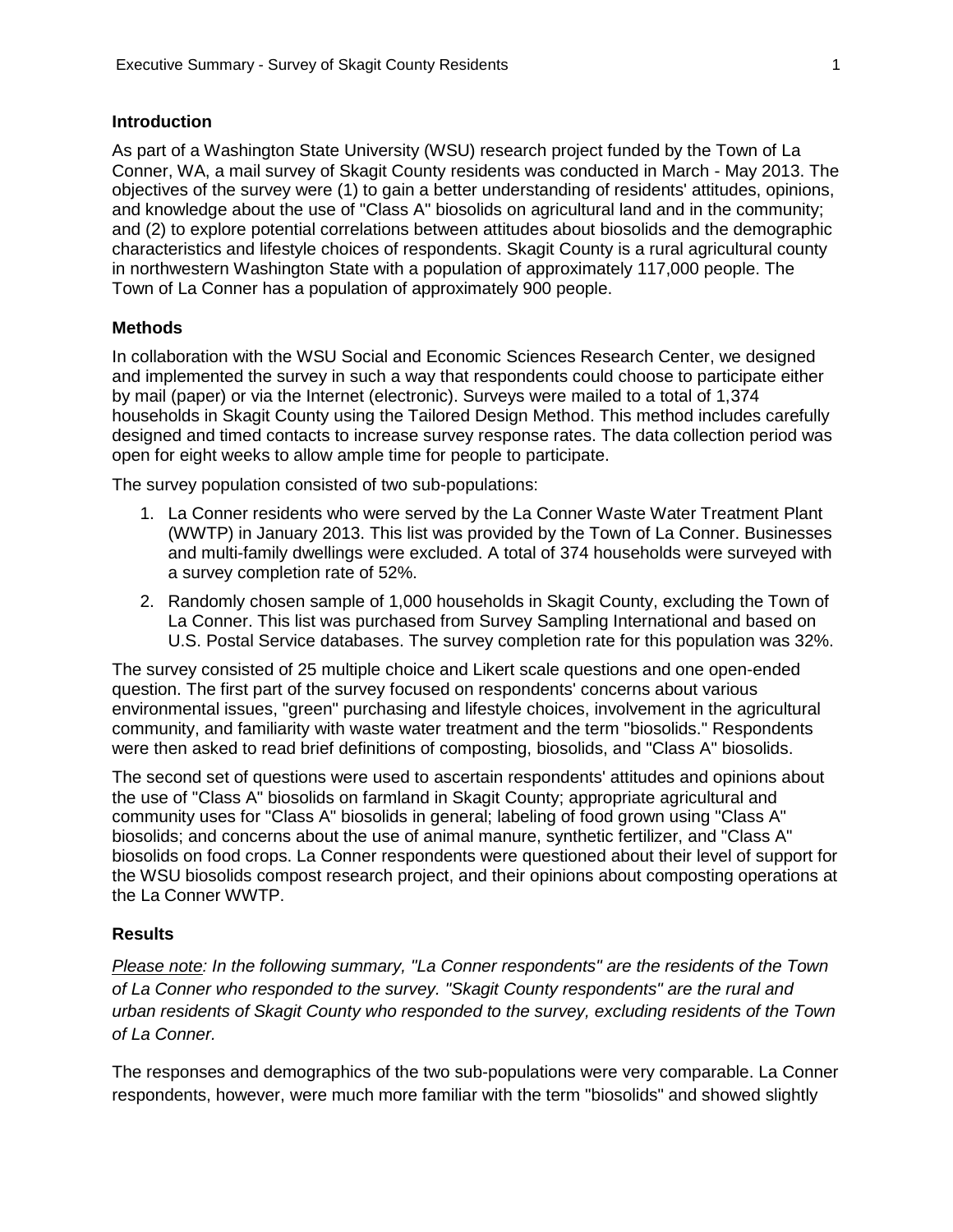more interest in community engagement around the topic of waste management compared with Skagit County respondents. Thirty-one percent of La Conner respondents and 14% of Skagit County respondents were "very familiar" with the term "biosolids"; 10% of La Conner respondents and 39% of Skagit County respondents were "not familiar" with the term.

La Conner respondents were slightly more interested in working with their neighbors and local government to develop a countywide waste management strategy compared with Skagit County respondents. Fourteen percent of La Conner respondents and 11% of Skagit County respondents were "very interested," whereas 42% of La Conner respondents and 47% of Skagit County respondents were "not interested."

Fifty-nine percent of La Conner respondents and 63% of Skagit County respondents said they "strongly support" the use of "Class A" biosolids on farmland in Skagit County, while only 15% and 10%, respectively, said they "do not support" the use of "Class A" biosolids on farmland (Figure 1). Most respondents also showed an interest in using "Class A" biosolids as a fertilizer and soil conditioner if it saved them money: 72% of La Conner respondents and 69% of Skagit County respondents were "somewhat interested" or "very interested" (Figure 2).





 $\overline{\phantom{a}}$ 

<sup>\*</sup> Respondents from Skagit County *excluding* the Town of La Conner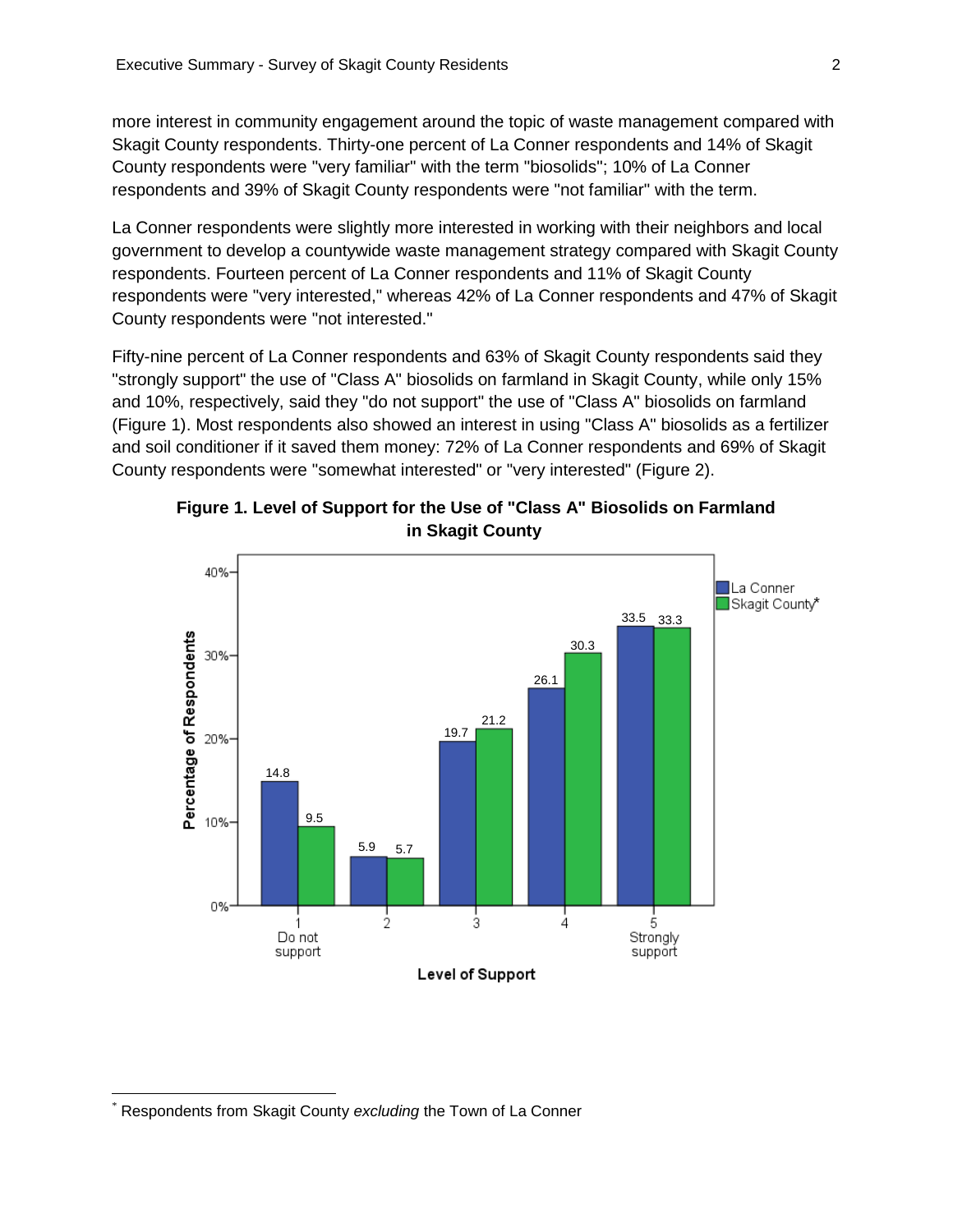

**Figure 2. Level of Interest in Using "Class A" Biosolids if it Saved Money\***

In three separate questions, respondents were asked about their feelings about the use of animal manure, "Class A" biosolids, and synthetic fertilizer for growing food crops (Table 1). Nearly 60% of all respondents felt positive about the use of animal manure, approximately half felt positive about the use of "Class A" biosolids, and less than one fifth felt positive about the use of synthetic fertilizer. Fifty-five percent of La Conner respondents and 45% of Skagit County respondents felt the government should create new labeling requirements for food grown using biosolids-based fertilizers (Table 2).

|                           | <b>Animal Manure</b> |                              | "Class A" biosolids |                          | <b>Synthetic Fertilizer</b> |                              |  |
|---------------------------|----------------------|------------------------------|---------------------|--------------------------|-----------------------------|------------------------------|--|
|                           | La Conner<br>(%)     | Skagit<br>County*<br>$(\% )$ | La Conner<br>(%)    | Skagit<br>County*<br>(%) | La Conner<br>(%)            | Skagit<br>County*<br>$(\% )$ |  |
| Very/somewhat<br>negative | 15.5                 | 10.8                         | 26.8                | 19.5                     | 58.0                        | 57.9                         |  |
| <b>Neutral</b>            | 24.6                 | 30.7                         | 24.6                | 30.3                     | 24.5                        | 31.7                         |  |
| Very/somewhat<br>positive | 59.9                 | 58.5                         | 48.6                | 50.2                     | 17.5                        | 10.4                         |  |

**Table 1. Feelings About the Use of Animal Manure, "Class A" Biosolids, and Synthetic Fertilizer on Food Crops**

\* Respondents from Skagit County *excluding* the Town of La Conner

 $\overline{\phantom{a}}$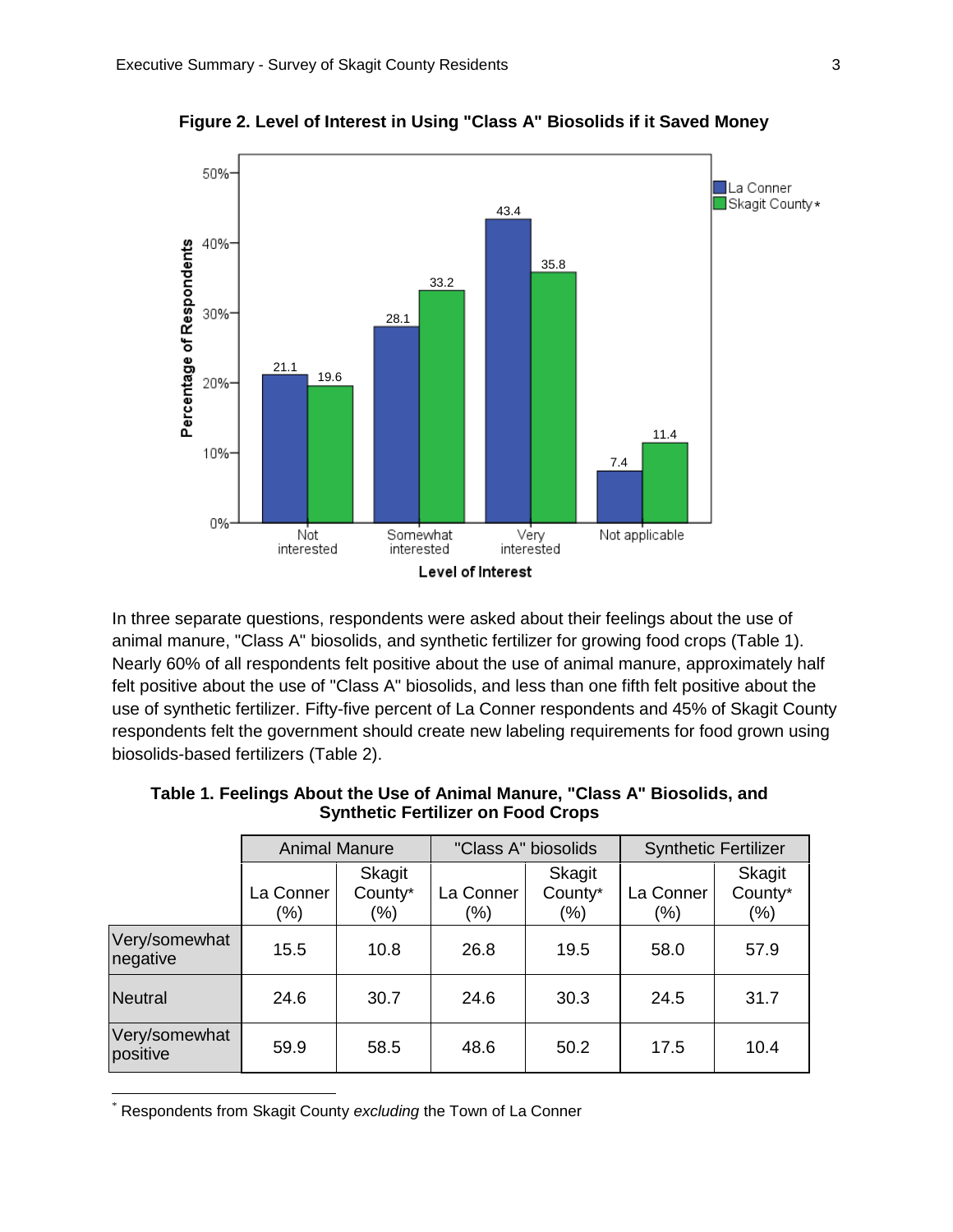|            | La Conner<br>(%) | Skagit County*<br>(9/6) |
|------------|------------------|-------------------------|
| Yes        | 54.5             | 44.7                    |
| <b>No</b>  | 25.9             | 29.3                    |
| Don't know | 19.6             | 26.0                    |

| Table 2. Respondents' Opinions About Whether or Not the Government Should Create |  |  |
|----------------------------------------------------------------------------------|--|--|
| New Labeling Requirements for Food Grown Using Biosolids-Based Fertilizers       |  |  |

Over 90% of all respondents felt that non-food crops were appropriate uses for "Class A" biosolids in agriculture, but only about half of all respondents felt that fruits and vegetables were appropriate uses (Figure 3).



**Figure 3. Perceived Appropriate Uses for "Class A" Biosolids in Agriculture**

A sub-set of questions was asked only of the La Conner respondents to determine the level of support for the ongoing WSU biosolids compost research project funded by the Town of La Conner. Seventy percent of respondents said they "strongly support" the biosolids compost research activities (Figure 4). There was also strong support for the composting activities at the

 $\overline{\phantom{a}}$ 

<sup>\*</sup> Respondents from Skagit County *excluding* the Town of La Conner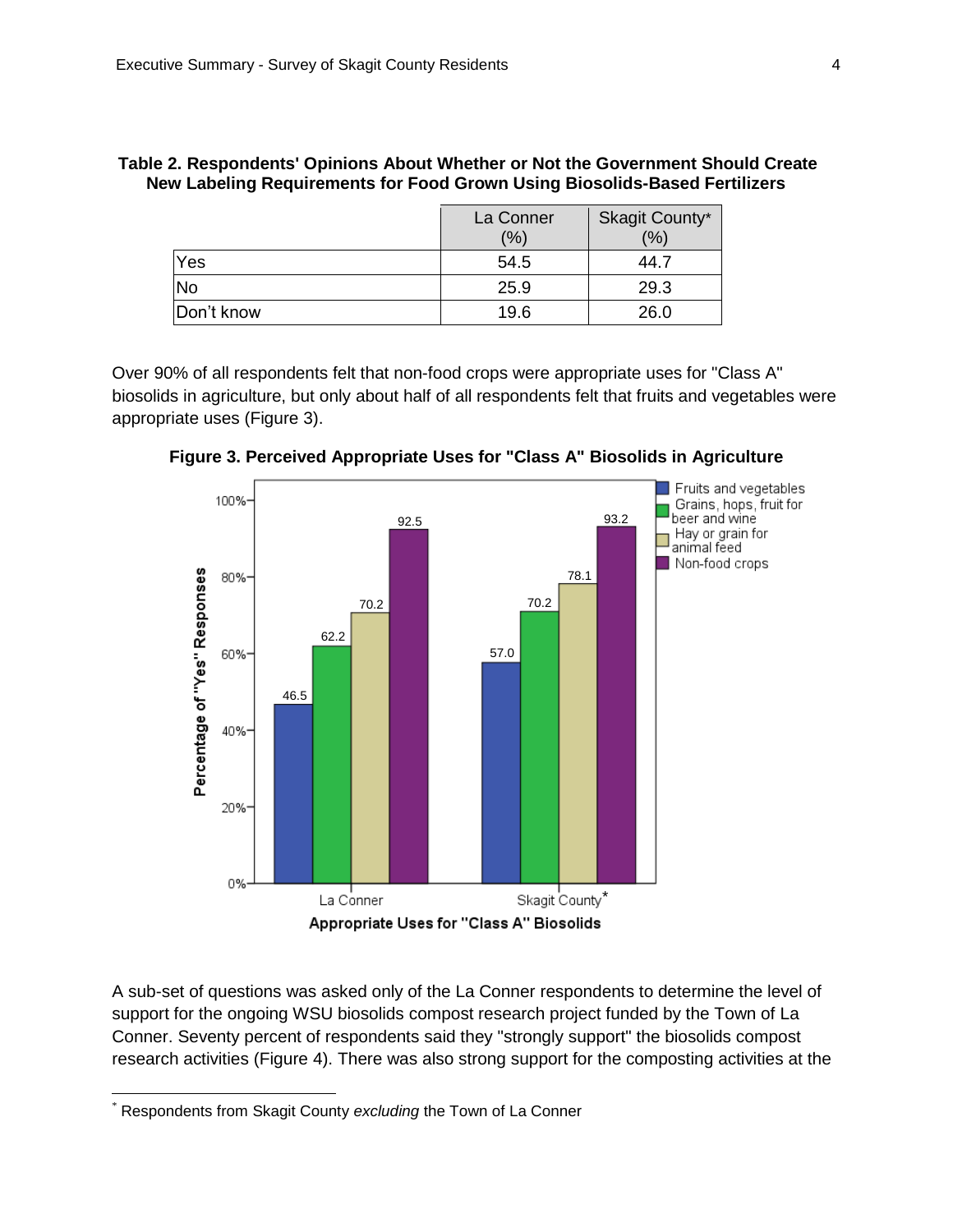La Conner WWTP and most respondents appreciated that the biosolids compost is available to residents free of charge (Table 3).





**Table 3. Opinions About Composting Operations at the La Conner WWTP (La Conner Respondents Only)**

|                                                                                                    | Strongly<br>disagree<br>$(\% )$ | <b>Disagree</b><br>(% ) | <b>Neither</b><br>agree nor<br>disagree<br>(% ) | Agree<br>(% ) | Strongly<br>agree<br>(% ) |
|----------------------------------------------------------------------------------------------------|---------------------------------|-------------------------|-------------------------------------------------|---------------|---------------------------|
| I appreciate that La Conner<br>biosolids compost is available to<br>town residents free of charge. | 3.5                             | 3.5                     | 19.4                                            | 14.7          | 58.8                      |
| I support the biosolids<br>composting activities at the<br>WWTP.                                   | 8.2                             | 2.4                     | 16.5                                            | 21.8          | 51.2                      |
| Composting biosolids turns a<br>waste product into a valuable<br>resource.                         | 6.4                             | 5.2                     | 13.9                                            | 26.0          | 48.6                      |

All survey respondents were asked a series of questions about their level of concern with various environmental issues, "green" purchasing and lifestyle choices, and involvement in the local agricultural community. We did not find any statistically significant correlations between respondents' opinions about the land application of "Class A" biosolids in Skagit County and their environmental concern, purchasing and lifestyle choices, or agricultural involvement.